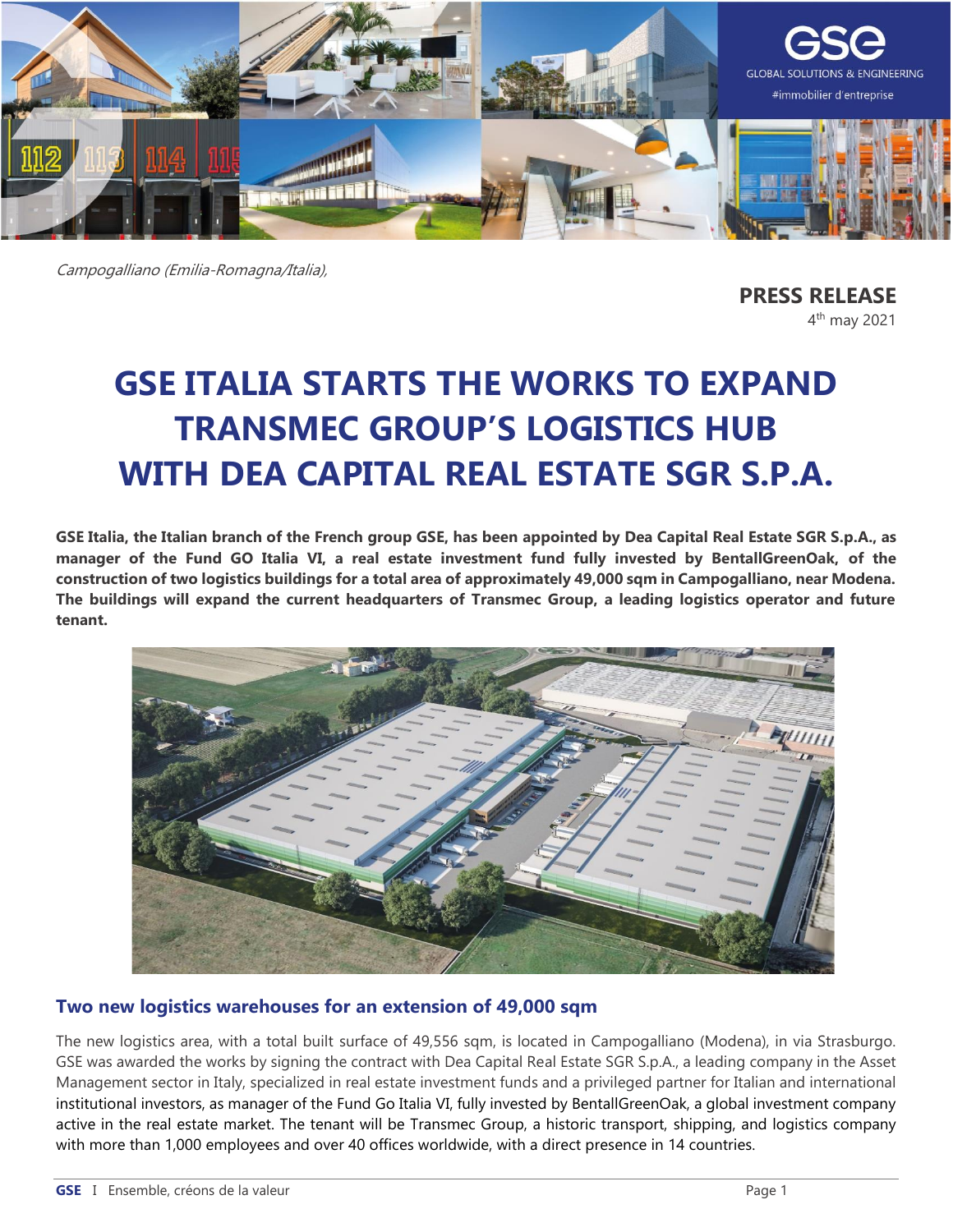The two warehouses, with a surface of 19,649 m<sup>2</sup> and 29,479 m<sup>2</sup>, will be integrated by 504 sqm and 1,419 sqm of office space respectively, and will have 54 loading bays and 735 parking spaces. Inside, the storage height will be 12 meters and the industrial floor will have a load-bearing capacity of 5 tons/sqm. As regards the building envelope, it will be composed of a Bac-Acier type semi-flat roofing and a body of mixed facades with precast concrete panels and sandwich panels.

In addition, the project was born with a strong sustainability footprint: the entire structure will be equipped with energysaving LED technology and aims to be LEED Gold certified. Finally, the creation of new green areas and the installation of 29 e-charging stations for electric vehicles is also planned.

Works began in April 2021 and the handover is scheduled for February 2022. The investment also includes the realization of a series of urban planning works such as the creation of a public car park of 246-spaces, including 50 e-charging stations for electric vehicles, and of a refreshment room for drivers.

## **An optimal location along the Brenner motorway**

The two buildings are located in Campogalliano, about 50 km from Bologna. A strategic location along the A22, the nerve center of the Italian motorway network, which connects northern Italy and the A1 motorway with northern Europe.

"We are very grateful to Transmec for choosing us for this new development and proud of this second project with Dea Capital for the BentallGreenOak fund. The enhancement of the area will be significant, thanks to <sup>a</sup> particular attention to urban planning works and green areas, as well as a chromatic characterization of the buildings that will be designed to harmonize with the adjacent rural context from an aesthetic point of view."

Valentino Chiarparin Country Manager GSE Italia

## **ABOUT GSE**

Founded in 1976, GSE has become a global contractor specialising in the comprehensive management of commercial real estate projects in Europe and China (from real estate development and financing to the search for land, project qualification, technical studies, design & build, commissioning, and after-sales services), with commitments on prices, deadlines, and quality.

GSE has over 460 employees producing logistics, industrial, retail, and special purpose buildings, with a turnover of around €670 million in 2020. GSE operates in six European countries as well as China. The company has fourteen branch offices in France: its head office is in Avignon. In 2019, GSE became a company of the GOLDBECK group, the European leader of turnkey construction with revenues of €4 billion and over 7,800 people employed at more than 70 sites.

GSE Italia, the group's Italian subsidiary founded in 1999, operates in the Italian logistics market and is a partner of GDO and 3PLs groups for the realization of distribution centres and logistics platforms.

Among the end users and clients of GSE Italia are companies such as: Carapelli, Euronics, Fresenius Medical Care, Lyreco, Michelin, Pirelli, Susa Trasporti and Transmec.

For further details:<https://www.gsegroup.com/en/>